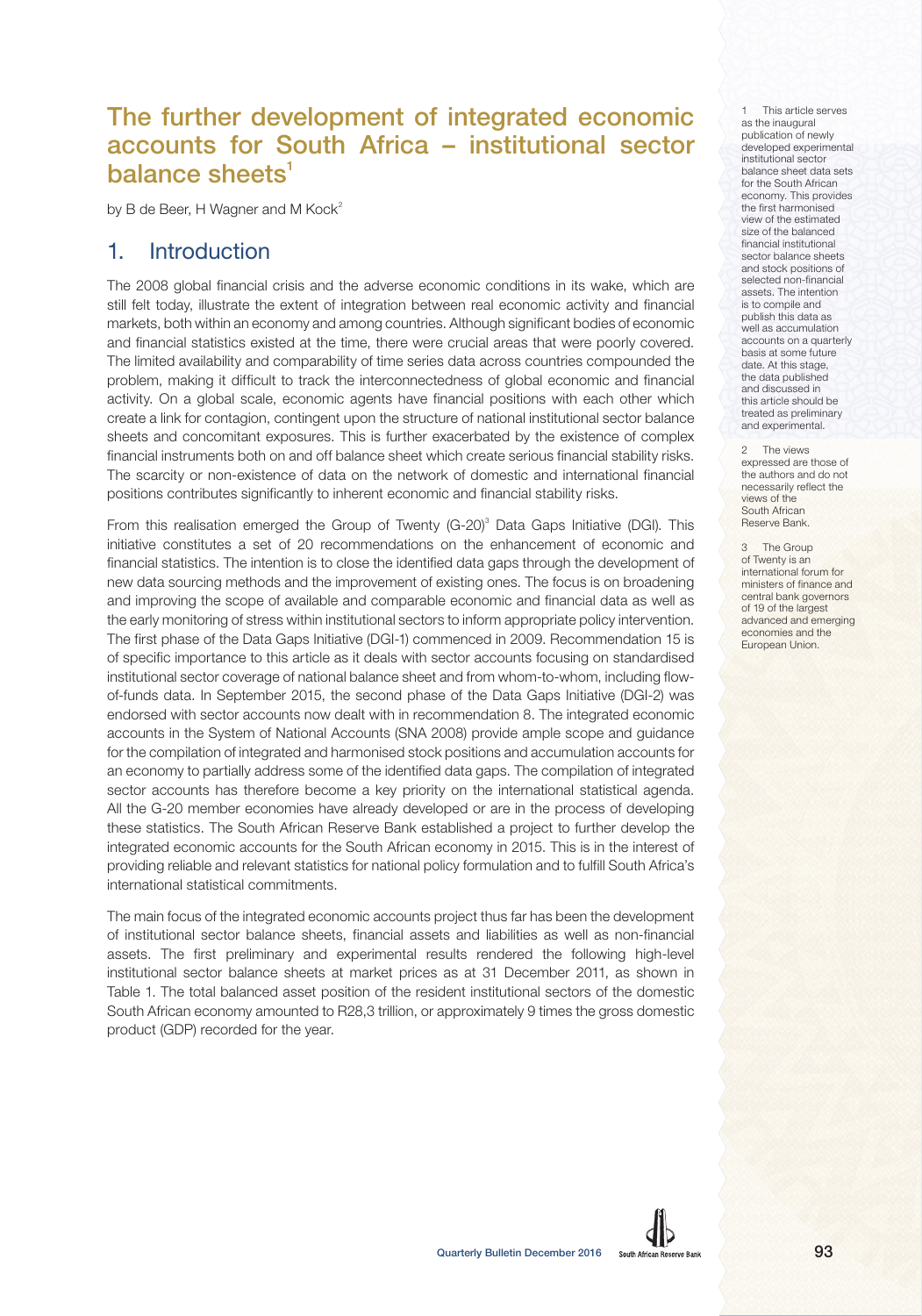### Table 1 Summary balance sheet by institutional sector at market prices, 31 December 2011

R trillions

|                                     | Non-financial |     | Financial<br>corporations corporations |              | General<br>government |       | House-<br>holds |     | Total domestic Rest of the<br>economy |      | world |     |
|-------------------------------------|---------------|-----|----------------------------------------|--------------|-----------------------|-------|-----------------|-----|---------------------------------------|------|-------|-----|
|                                     | A             |     | A                                      | $\mathbf{L}$ | A                     | - L - | A               |     | $\overline{A}$                        |      | A     |     |
| Non-financial assets*               | 4.2           |     | 0,3                                    |              | 2,2                   |       | 2.7             |     | 9.4                                   |      |       |     |
| Financial assets and<br>liabilities | 2,0           | 5,6 | 10,7                                   | 10.7         | 0,9                   | 1,6   | 5,4             | 1,4 | 18.9                                  | 19.3 | 3.1   | 2.7 |
| Net worth**                         |               | 0,6 |                                        | 0.3          |                       | 1,5   |                 | 6.7 |                                       | 9.0  |       |     |
| Total assets and liabilities        | 6,2           |     | $6,2$ 11,0                             | 11,0         | 3,1                   | 3,1   | 8,1             | 8,1 | 28,3                                  | 28,3 | 3,1   | 2,7 |

 $A =$ assets  $L =$  liabilities

Total produced assets, including underlying land

\*\* Total assets minus financial liabilities

The total assets of the domestic economy consisted of non-financial assets of R9,4 trillion and financial assets of R18,9 trillion. The liability side comprised financial liabilities of R19,3 trillion and net worth (non-financial and financial assets minus financial liabilities) of R9 trillion. The nonfinancial corporate sector held 45 per cent of non-financial assets while the financial corporate sector accounted for more than half of total financial assets and liabilities. The household sector had the largest net worth position at R6,7 trillion. The rest of the world sector had assets in South Africa of R3,1 trillion while South African sectors had claims on the rest of the world of R2,7 trillion.

## 2. Project overview

In South Africa, the further development of the integrated economic accounts entails a harmonised set of macroeconomic accounts that link the real and financial spheres of the economy. These additional data sets are intended to provide quarterly data for the period from 2010 to the present.

## 2.1 The integrated economic accounts framework

In the integrated economic accounts, the real economy is represented by current and capital accounts as well as non-financial asset and accumulation accounts. The current account comprises the production, generation and allocation of income, distribution and redistribution of income accounts, as well as its utilisation. Currently, only these accounts and high-level financial assets and liabilities as well as the non-financial assets of households are published on an annual basis. However, this information needs to be extended in terms of institutional sector breakdown as well as to a quarterly frequency. The coverage of the financial sphere of the economy is obtained through the development of a full set of financial balance sheets and accumulation accounts.

The components of the integrated economic accounts are illustrated in Figure 1. The black block represents the components of the current account. The blue dotted line represents the transactional accounts, commencing with the production account through to the financial account. The orange block represents the non-financial asset accounts, from the opening balance sheet position through the accumulation accounts to the closing balance sheet position. The red block represents the financial balance sheets and accumulation accounts, beginning with the opening stock positions of financial assets and liabilities, on a gross basis, through the accumulation accounts to the closing financial balance sheet.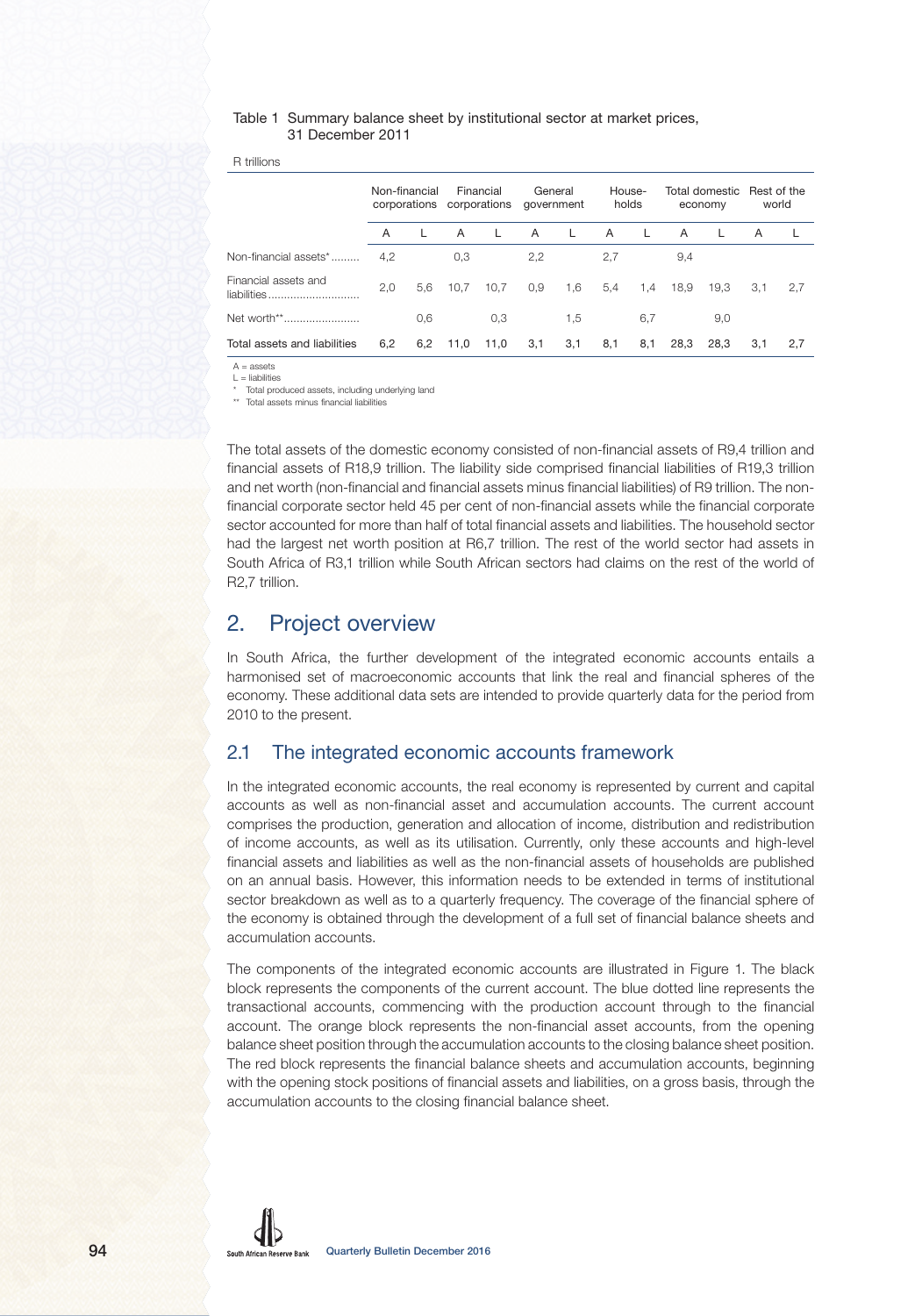Figure 1 Integrated economic accounts



The net financial worth of an institutional sector is calculated by subtracting the sector's financial liabilities from its financial assets. The net worth of an institutional sector is obtained by either adding the stock of non-financial assets to its net financial worth at a specific point in time or as total assets minus financial liabilities, as in Table 1. The accumulation accounts record flows that give rise to changes in entries in the balance sheets from the start to the end of the accounting period. There are four accumulation accounts: the capital account, the financial account, the other volume changes account, and the revaluation account.<sup>4</sup>

The focus of the current accounts is on real economic activity; it does not describe any financial operations. There is, however, a close interconnection as financial activities tend to mirror real economic activity. This is the case when economic agents either lend to others in instances where they do not spend all their revenue or borrow from others when outlay requirements surpass their resources. The household sector is a good example of this as this sector typically consumes less than its income while additional funds are saved through investment in specific assets, both non-financial and financial. In contrast, the non-financial corporate sector usually needs additional resources to invest in fixed assets and has to borrow funds from other sectors. This borrowing can be in the form of a loan from a bank or issuing debt and/or equity.

4 The capital account records acquisitions and disposals of non-financial assets as a result of transactions with other economic units, internal bookkeeping transactions linked to production (such as changes in inventories and consumption of fixed capital), and the redistribution of wealth by means of capital transfers. The financial account records acquisitions and disposals of financial assets and liabilities, also through transactions. The other volume changes account records changes in the amounts of the assets and liabilities held by institutional units or sectors as a result of factors other than transactions, for example the destruction of fixed assets by natural disasters. The revaluation account records those changes in the values of assets and liabilities that result from changes in market prices, also referred to as nominal holding gains and losses.

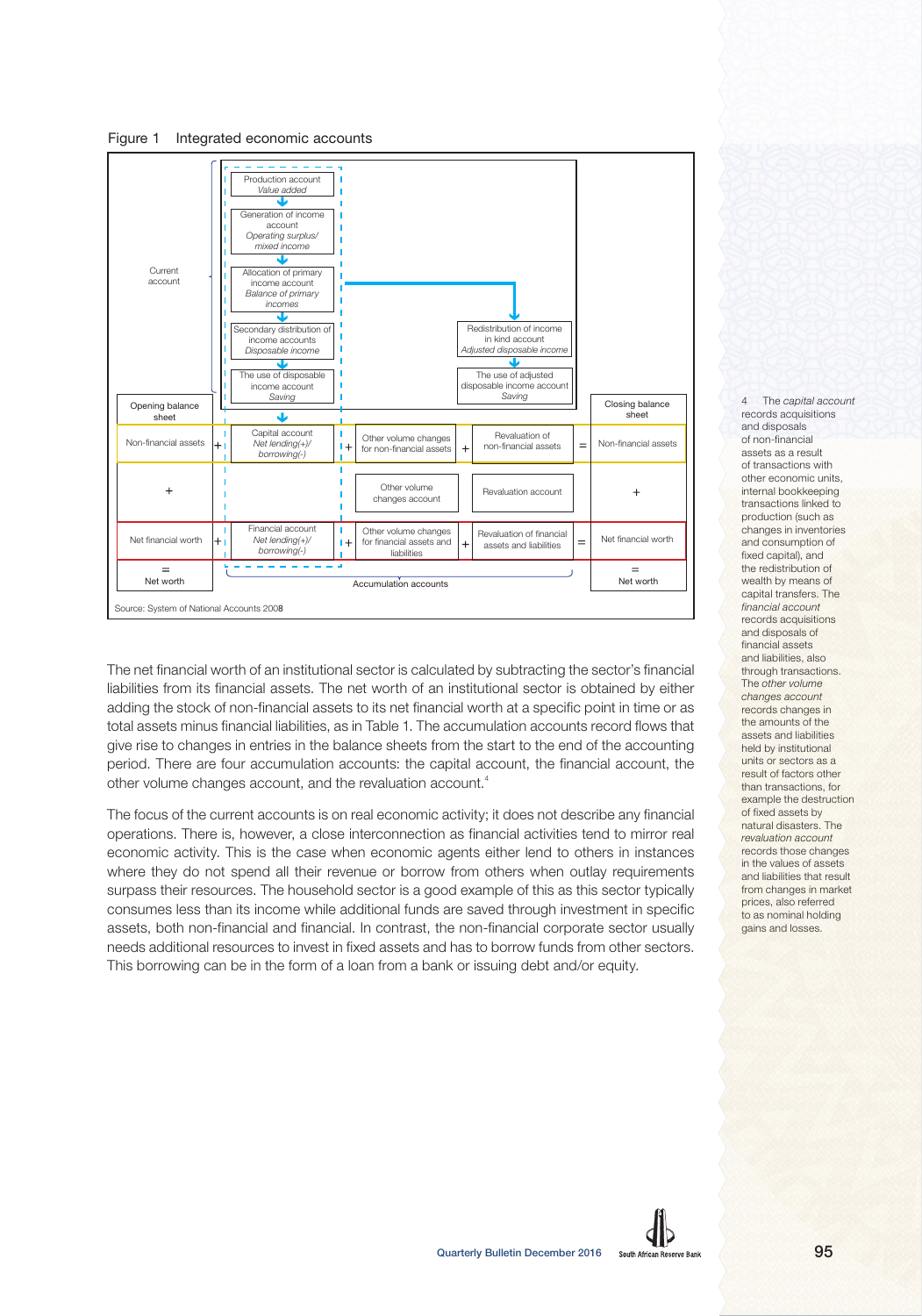## 2.2 Institutional sectors

One of the anchor parameters underlying the project is institutional sector delineation. For the integrated economic accounts to be harmonised with the broad suite of macroeconomic analysis, the aggregate activities of similar institutions are grouped into institutional sectors, some of which are divided into subsectors. Each institutional sector and subsector groups together the institutional units with a similar type of economic behaviour.

### Table 2 Institutional sectors

| Main institutional sectors |                                      | Subsectors                                          |                                           |
|----------------------------|--------------------------------------|-----------------------------------------------------|-------------------------------------------|
|                            | Public                               |                                                     |                                           |
| Non-financial corporations | Private                              |                                                     |                                           |
|                            |                                      |                                                     | Central bank                              |
|                            | Monetary financial                   | Monetary authority                                  | Corporation for<br><b>Public Deposits</b> |
| Financial corporations     | institutions                         | Other monetary financial                            | Deposit-taking<br>corporations (banks)    |
|                            |                                      | institutions                                        | Money-market funds                        |
|                            |                                      | Non-money-market<br>investment funds                |                                           |
|                            | Other financial<br>corporations*     | Other financial intermediaries**                    |                                           |
|                            |                                      | Financial auxiliaries                               |                                           |
|                            |                                      | Captive financial institutions<br>and money lenders |                                           |
|                            | Insurance corporations               | Insurance corporations                              |                                           |
|                            | and pension funds                    | Pension funds                                       |                                           |
| General government         | Central and provincial<br>government |                                                     |                                           |
|                            | Local government                     |                                                     |                                           |
| Households***              |                                      |                                                     |                                           |
| Rest of the world          |                                      |                                                     |                                           |

Except monetary financial institutions as well as insurance corporations and pension funds

Except insurance corporations and pension funds \*\*\* Including non-profit institutions serving households

Source: System of National Accounts 2008

The institutional sector delineation applied in the integrated economic accounts is obtained from a combination of delineation contained in the SNA 2008 as well as national requirements. The subsectors of the five main institutional sectors are shown in Table 2. Currently, various data sources are used for the different institutional sectors, except for the private non-financial corporate sector which is measured using derived data from the other counterparty sectors.

## 2.3 Non-financial assets

Non-financial assets consist of both produced and non-produced assets. The produced nonfinancial assets in turn comprise fixed assets used in production, inventories and valuables (see Table 4). Valuables are not included in the scope of the project due to data constraints. The market value of fixed assets is derived as the sum of gross fixed capital formation of such assets (i.e. expenditure on fixed assets) less the consumption of fixed assets (i.e. depreciation) revalued to market prices. Fixed assets in turn consist of dwellings, buildings other than dwellings, other structures, machinery and equipment, cultivated biological resources and intellectual property. The market value of total inventory holdings in the domestic economy is derived from inventory holdings at constant prices adjusted for end-period prices.<sup>5</sup>

5 Excluding military inventory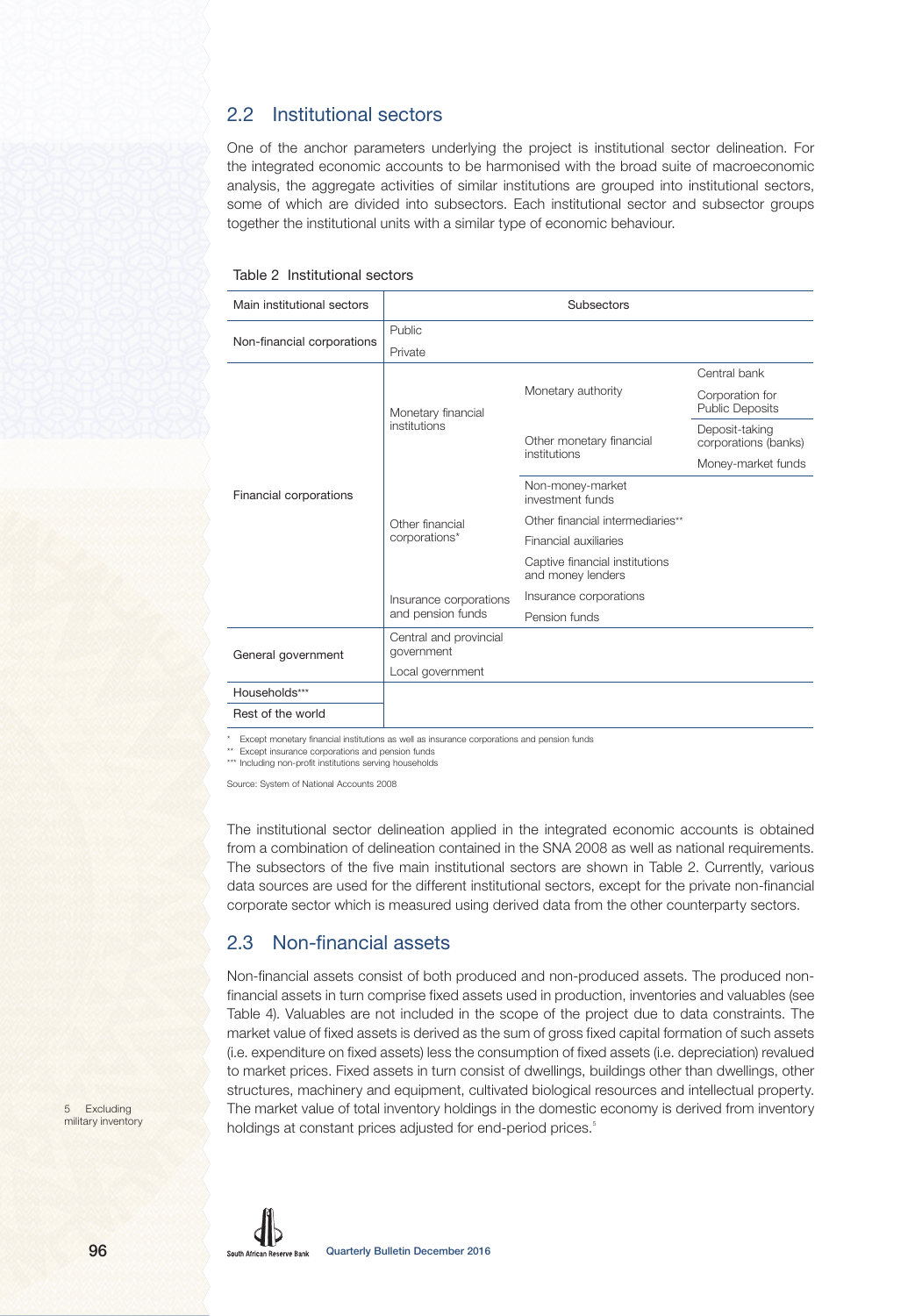Non-produced non-financial assets consist of natural assets and assets created through legal agreement from which the owners can extract economic benefits. Natural assets include land and mineral reserves whereas leases, licences and permits are created through legal agreements. Natural resources consist of land, mineral and energy resources, non-cultivated biological resources, other natural resources and radio spectra. Currently, only the market value of land underlying dwellings, buildings other than dwellings and other structures is reported. The market value of land underlying assets is derived as a ratio of the value of the non-depreciated produced asset situated on the land.

The market value of land – whether residential, industrial or different types of farmland – differs markedly and sufficient price data are not available to make accurate estimations. The market value of South Africa's various national parks and other recreational holiday retreats as well as other land belonging to general government further complicates estimations. Data constraints also inhibit the estimation of mineral and energy reserves.

## 2.4 Financial instruments

The eight main financial asset and liability categories in the financial balance sheets and accumulation accounts are shown in Table 3.

| Financial instrument                                     | Description                                                                                                                                                                                                                                                                                                                                                                                                                                                                                                      |
|----------------------------------------------------------|------------------------------------------------------------------------------------------------------------------------------------------------------------------------------------------------------------------------------------------------------------------------------------------------------------------------------------------------------------------------------------------------------------------------------------------------------------------------------------------------------------------|
| Monetary gold and special<br>drawing rights              | Monetary gold is gold to which monetary authorities have title and<br>which is held as reserve assets. Special drawing rights are<br>international reserve assets created by the International Monetary<br>Fund which are allocated to its members to supplement existing<br>reserve assets.                                                                                                                                                                                                                     |
| Currency and deposits                                    | Currency and deposits refer to currency in circulation and<br>deposits, both in national currency and in foreign currencies.                                                                                                                                                                                                                                                                                                                                                                                     |
| Debt securities                                          | Debt securities are negotiable financial instruments serving as<br>evidence of debt.                                                                                                                                                                                                                                                                                                                                                                                                                             |
| Loans                                                    | Loans are created when creditors lend funds to debtors.                                                                                                                                                                                                                                                                                                                                                                                                                                                          |
| Equity and investment fund shares<br>or units            | Equity and investment fund shares or units are residual claims on<br>the assets of the institutional units that issued the shares or units.                                                                                                                                                                                                                                                                                                                                                                      |
| Insurance, pension and standardised<br>guarantee schemes | Insurance, pension and standardised guarantee schemes items<br>include:<br>a) non-life insurance technical reserves;<br>b) life insurance and annuity entitlements;<br>c) pension entitlements, claims of pension funds on pension<br>managers, and entitlements to non-pension funds; and<br>d) provisions for calls under standardised quarantees.                                                                                                                                                             |
| Financial derivatives and employee<br>stock options      | Financial derivatives are financial instruments linked to a specified<br>financial instrument, indicator or commodity through which specific<br>financial risks can be traded in financial markets in their own right.<br>Employee stock options are agreements made on a given date<br>under which an employee has the right to purchase a given<br>number of shares of the employer's stock at a stated price either<br>at a stated time or within a period of time immediately following<br>the vesting date. |
| Other accounts receivable<br>and/or payable              | Other accounts receivable and/or payable are financial assets and<br>liabilities created as counterparts to transactions where there is a<br>timing difference between these transactions and the<br>corresponding payments.                                                                                                                                                                                                                                                                                     |

Table 3 Financial instrument delineation in the financial balance sheets and accumulation accounts

Source: System of National Accounts 2008

## 3. Preliminary results $<sup>6</sup>$ </sup>

The further development of the integrated economic accounts into all their dimensions is a project that will stretch over an extended period of time. The first milestone, to develop a highlevel quarterly core dataset for 2010 and 2011, has been achieved. This section expands the discussion of the data contained in Table 1.

6 These are experimental results subject to future adjustment.

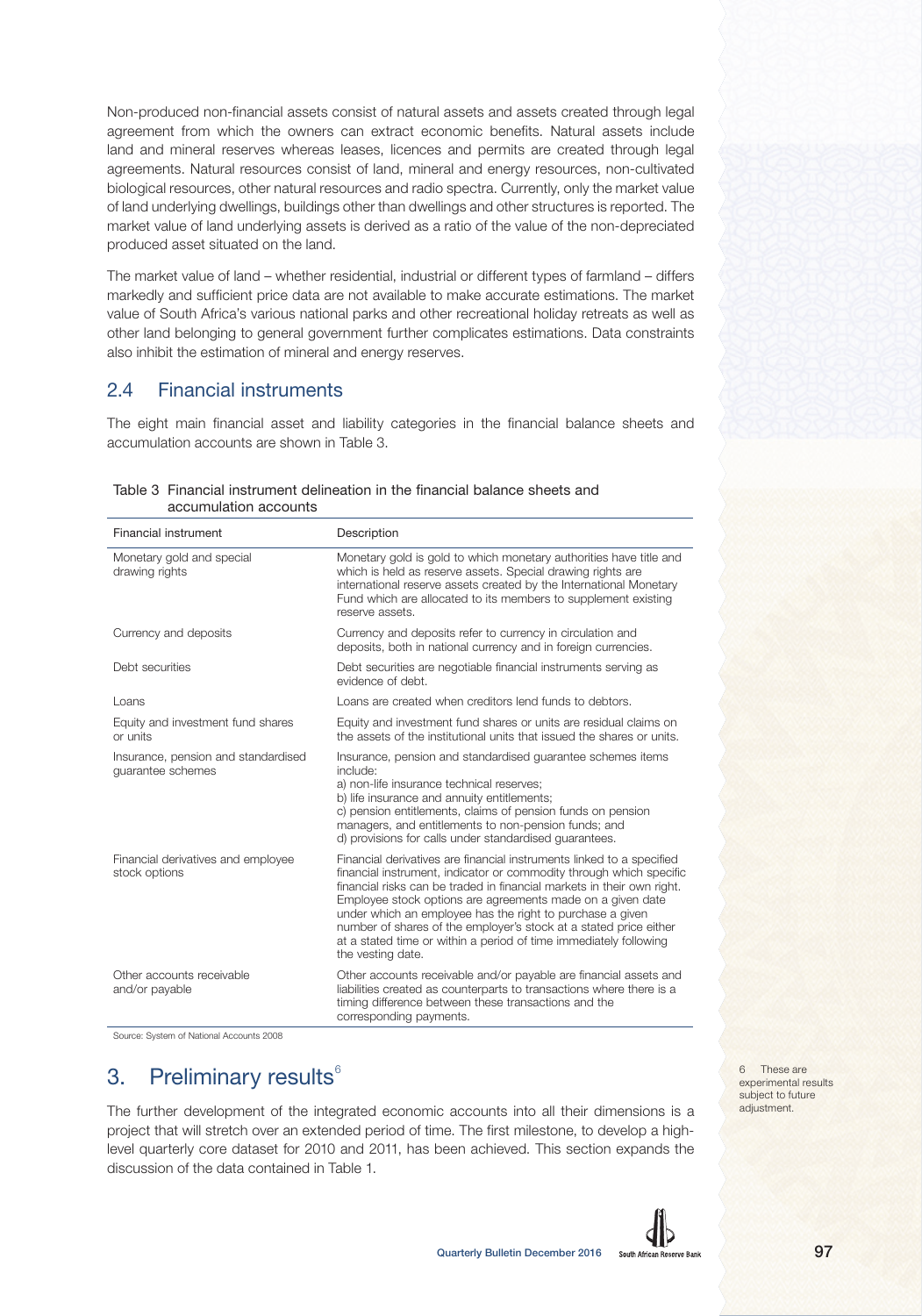## 3.1 Non-financial assets

A key statistical objective is to gauge the overall size of the market value of the stock of total produced non-financial assets in the South African economy. Total produced non-financial assets amounted to R7,5 trillion in the fourth quarter of 2011, or about 2,5 times the GDP recorded for the year.

Within produced fixed assets, the market value of dwellings, without underlying land, amounted to R2,2 trillion as at the end of 2011 for the domestic economy as a whole, with the household sector owning 77 per cent of that total. Due to data constraints, this excludes motor homes, boats, caravans and other items utilised as permanent residence. The market value of buildings other than dwellings and other structures, also excluding underlying land, amounted to R3,2 trillion as at the end of 2011. Of this, the non-financial corporate sector owned 53 per cent, followed by general government with 39 per cent. The market value of machinery and equipment amounted to R1,4 trillion as at the end of 2011, with 76 per cent owned by the non-financial corporate sector. Machinery and equipment consists of transport equipment, information technology equipment, other machinery and equipment, and weapon systems. This is the third-largest asset group and accounts for 18 per cent of total produced non-financial assets. The market value of cultivated biological resources amounted to only R23,4 billion as at the end of 2011, with 63 per cent owned by the household sector. This consists of animal and plant resources yielding repeat products. The market value of intellectual property products amounted to R157 billion as at the end of 2011 and accounted for only 2 per cent of total produced non-financial assets. Intellectual property products consist of research and development, mineral exploration and evaluation, and computer software. Databases, entertainment, literacy and artistic originals as well as other intellectual property products like new information and specialised knowledge are not part of the compilation at this stage due to data constraints.

| Table 4 Non-financial asset stock positions at market prices, 31 December 2011 |  |  |  |
|--------------------------------------------------------------------------------|--|--|--|
|                                                                                |  |  |  |

|                                                        | Non-financial<br>corporations | Financial<br>corporations | General<br>government | House-<br>holds | Total<br>domestic<br>economy |
|--------------------------------------------------------|-------------------------------|---------------------------|-----------------------|-----------------|------------------------------|
| Total produced assets                                  | 3,673,489                     | 294,319                   | 1,660,095             | 1,905,073       | 7,532,976                    |
| Total fixed assets                                     | 3,112,793                     | 278,497                   | 1,656,494             | 1,872,662       | 6,920,446                    |
|                                                        | 243,334                       | 10,070                    | 237,628               | 1,660,831       | 2,151,863                    |
| Buildings other than dwellings                         | 733,769                       | 113,287                   | 312,168               | 66,309          | 1,225,533                    |
| Other structures                                       | 983,612                       | 7,198                     | 938,444               | 68,365          | 1,997,619                    |
| Machinery and equipment                                | 1,042,563                     | 119,189                   | 141,076               | 62,126          | 1,364,954                    |
| Cultivated biological resources                        | 8,781                         |                           |                       | 14,659          | 23,440                       |
| Intellectual property                                  | 100,734                       | 28,753                    | 27,178                | 372             | 157,037                      |
|                                                        | 560,696                       | 15,822                    | 3,601                 | 32,411          | 612,530                      |
| Non-produced assets                                    |                               |                           |                       |                 |                              |
| Total underlying land                                  | 563,191                       | 33,113                    | 525,811               | 760,363         | 1,882,478                    |
|                                                        | 85,424                        | 5,331                     | 114,941               | 744,668         | 950,364                      |
| Buildings other than dwellings<br>and other structures | 477,767                       | 27,782                    | 410,870               | 15,695          | 932,114                      |
| Total real estate*                                     | 2,523,906                     | 163,668                   | 2,014,051             | 2,555,868       | 7,257,493                    |
| Dwellings                                              | 328,758                       | 15,401                    | 352,569               | 2,405,499       | 3,102,227                    |
| Buildings other than dwellings<br>and other structures | 2,195,148                     | 148,267                   | 1,661,482             | 150,369         | 4,155,266                    |
| Total produced assets, including<br>underlying land    | 4,236,680                     | 327,432                   | 2,185,906             | 2,665,436       | 9,415,454                    |

R millions

Fixed assets and underlying land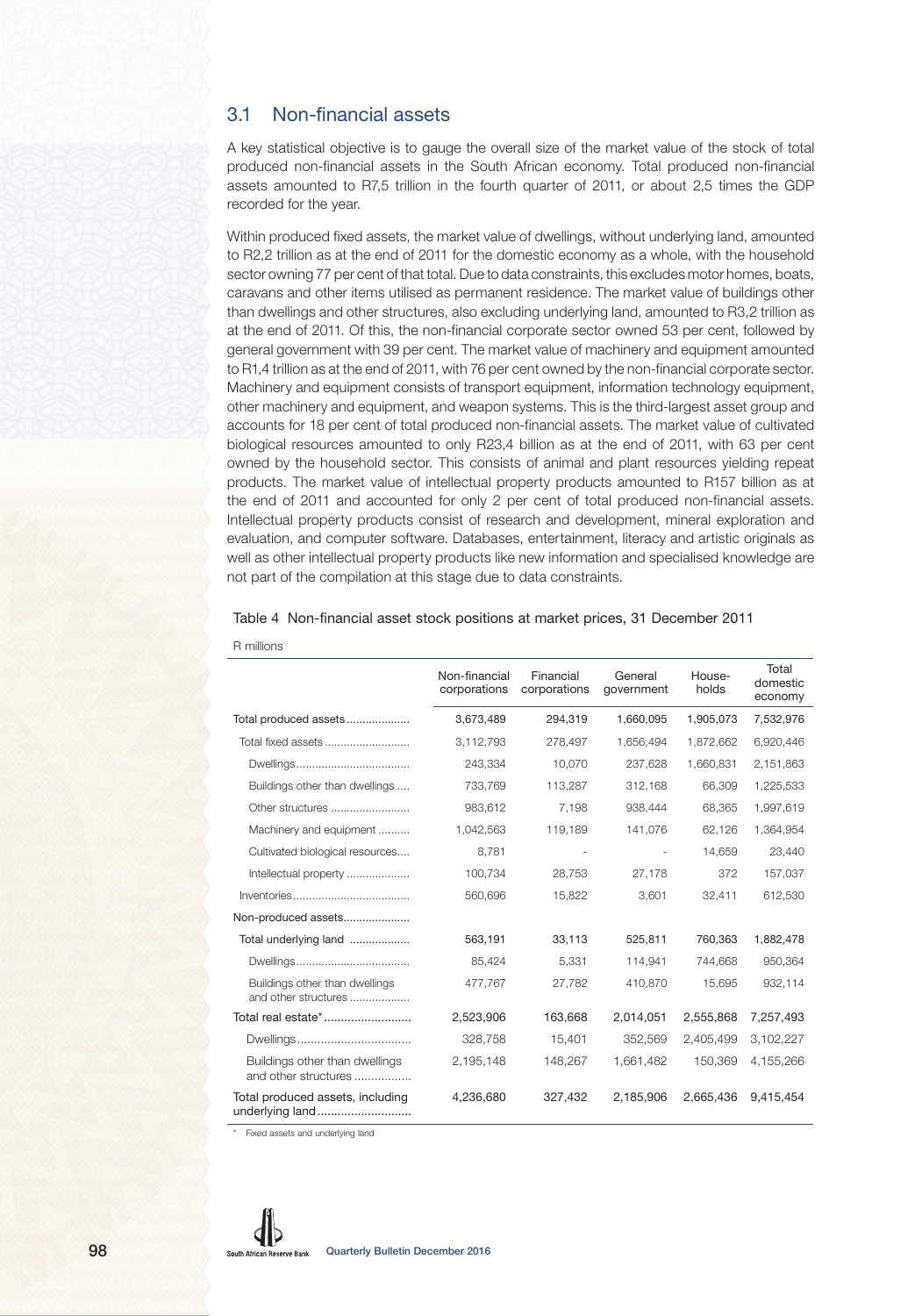Within produced assets, the market value of total inventory holdings in the domestic economy amounted to R613 billion or 8 per cent of total produced non-financial assets as at the end of 2011. Of this amount, the non-financial corporate sector held 92 per cent.

The market value of underlying land amounted to R1,9 trillion as at the end of 2011, with 51 per cent related to dwellings and 49 per cent to buildings other than dwellings and other structures. The total value of real estate comprising both fixed assets and underlying land amounted to R7,3 trillion as at the end of 2011, with underlying land contributing 26 per cent. The real-estate value of dwellings accounted for 43 per cent and that of households 33 per cent. In aggregate, total produced assets and underlying land as measured amounted to R9,4 trillion.

## 3.2 Financial assets and liabilities

The overall size of the market value of the balanced stock of financial assets and liabilities held by both residents and non-residents in the South African economy amounted to R22 trillion as at 31 December 2011, as shown in Table 5, or about seven times the GDP recorded for the year. The distribution by value of financial assets and liabilities per institutional sector is shown in Figure 2.



### Figure 2 Market value of total financial assets and liabilities per institutional sector, 31 December 2011

Three important observations emerge from viewing the financial asset and liability data sets. The first is that the overall values of the financial assets and liabilities of the financial corporate sector are fairly similar. The second observation is that the financial liabilities of the household sector are significantly less than its financial assets. Thirdly, the financial liability position of the non-financial corporate sector is markedly larger than its financial asset position.

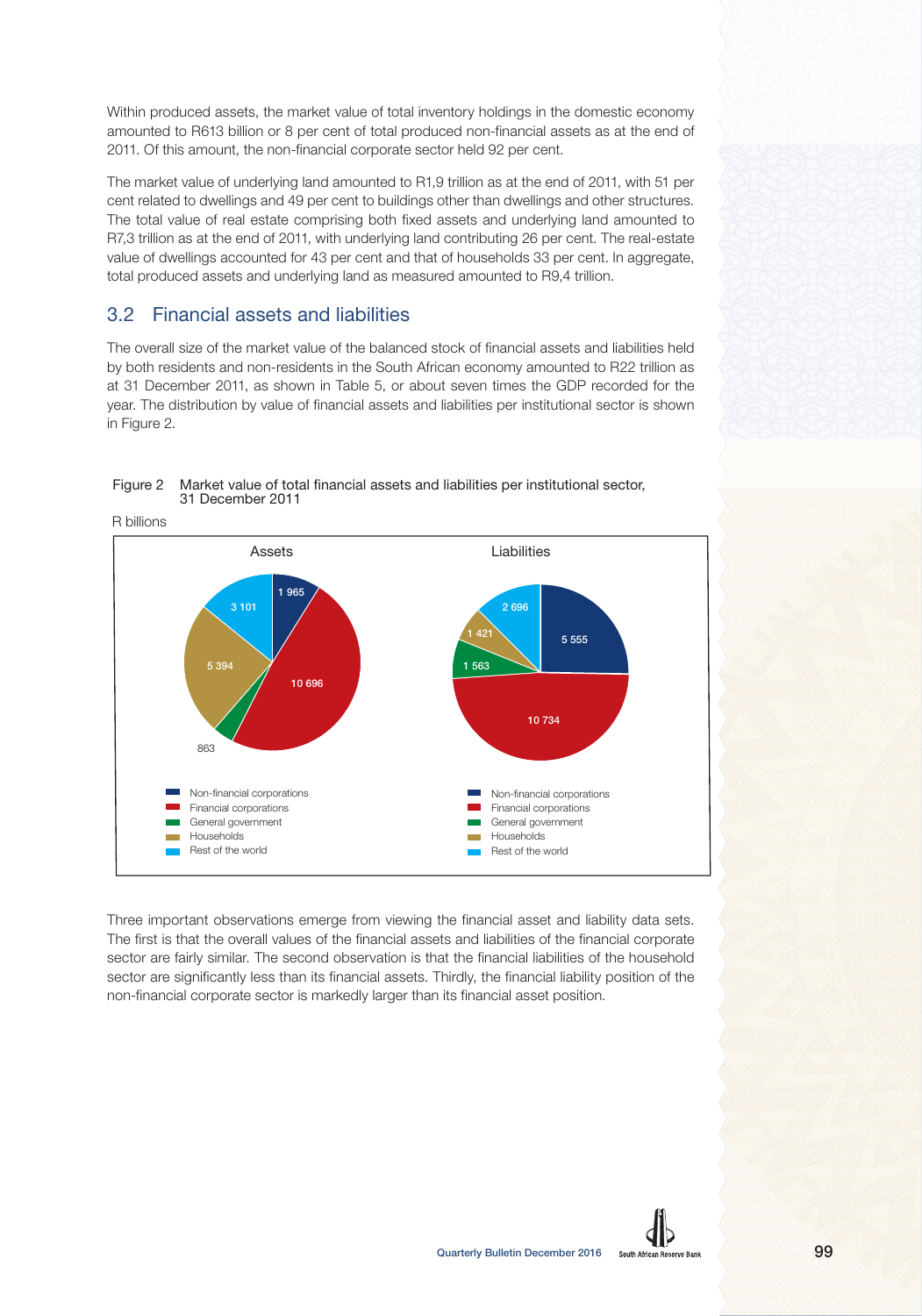

### Figure 3 Market value of total financial assets and liabilities by institutional sector and financial instrument, 31 December 2011

Additional insight into the financial instrument-specific make-up of the financial assets and liabilities of the institutional sectors as at 31 December 2011 is provided in Figure 3. From this analysis, it is evident that the majority of the financial liabilities of the non-financial corporate sector is vested in equity and investment fund shares or units – approximately 64 per cent. This is to be expected as this instrument provides the majority of the funding for private nonfinancial corporations. The second-largest liability instrument for non-financial corporations is loans – at 22 per cent. On the asset side, equity and investment fund shares or units as well as currency and deposits account for 39 per cent and 37 per cent of the asset position respectively. For the financial corporate sector, equity and investment fund shares or units and then loans represent the largest asset categories – 30 per cent and 23 per cent respectively. The high exposure to equity and investment fund shares or units represents investment by financial intermediaries such as unit trusts in equity, while loans represent a significant asset for deposit-taking corporations (banks). On the liability side, the majority of the value consists of insurance, pension and standardised guarantee schemes as well as currency and deposits – 44 per cent and 23 per cent respectively. Of the 44 per cent allocated to insurance, pension and standardised guarantee schemes, a significant amount relates to household interests in pension funds. The 23 per cent related to currency and deposits to a large extent reflects the deposits by various institutional sectors with banks. On the liability side of general government, debt securities represent 84 per cent of the total value. This is to be expected as national government has an extensive debt security issuance programme to finance its activities. The majority of household assets is in the form of pension claims on the financial sector, which represent about 60 per cent of the total household asset position. As is to be expected, 90 per cent of the household liability position is made up of loans. For the rest of the world sector, the equity and investment fund shares or units represent the bulk of its asset and liability position – approximately 64 per cent on each side.

## 3.3 From-whom-to-whom positions

The analysis done thus far is necessary but not sufficient as it provides only an assessment of the absolute size of institutional sectors in the economy and their positions as net lenders or borrowers. This analysis does not reveal any information on institutional sector-by-sector linkages or the extent of these linkages. As alluded to earlier in this article, it is precisely these linkages that are of importance to understand the possible implications for financial stability.

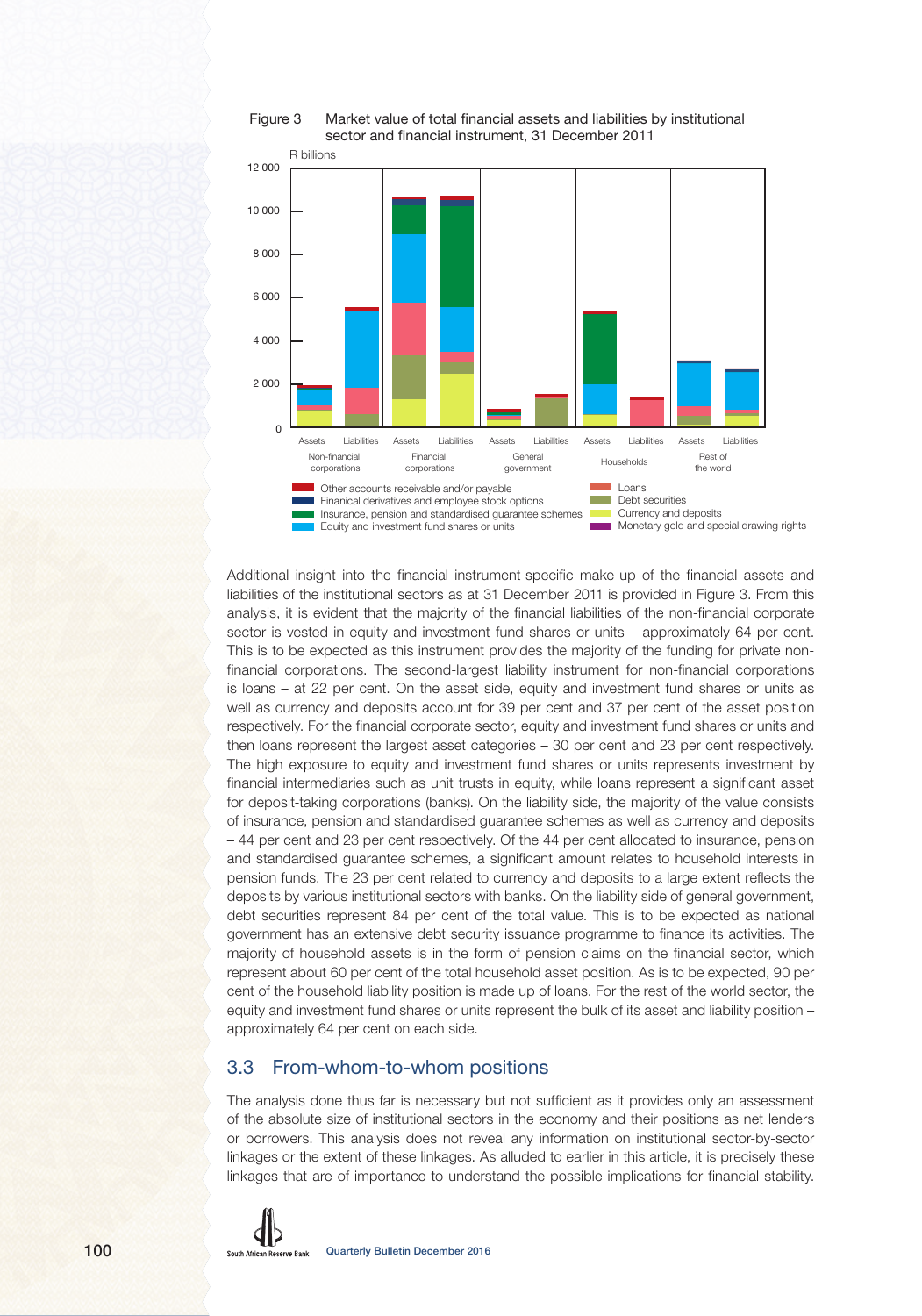Thus, what is needed is thorough from-whom-to-whom information. Due to the application of the underlying principles of the SNA 2008 to the development of the financial balance sheets, it could be extended to incorporate a from-whom-to-whom analysis.<sup>7</sup>

The balanced financial asset and liability stock positions of the four domestic institutional sectors as well as the rest of the world, on a from-whom-to-whom basis, as at 31 December 2011 is shown in Table 5. For the resident institutional sectors, aggregated (i.e. non-consolidated) data are presented. This means that intra-sectoral positions, transactions, nominal holding gains and losses as well as other volume changes are not eliminated.

Total financial assets amount to just more than R22 trillion, with total financial liabilities amounting to just less than R22 trillion. The difference of R51 billion relates to the monetary gold assets of the central bank which does not have a counterparty liability.

The horisontal view of Table 5 provides the total financial assets of each institutional sector vis-àvis the institutional sector against which these claims are held. For example, of the R10,7 trillion financial assets of the financial corporate sector, R2,5 trillion represents claims against the nonfinancial corporate sector and R4,1 trillion represents claims against the financial corporate sector itself. Similarly, the vertical view of Table 5 provides an institutional sector counterparty breakdown of an institutional sector's liabilities.

#### Table 5 From-whom-to-whom market value positions of total financial assets and liabilities between resident institutional sectors as well as the rest of the world, 31 December 2011

R billions

| Institutional sectors                                             |                                   | Liabilities by resident institutional sector and residency |                                        |                       |                 |                         |         |         |  |
|-------------------------------------------------------------------|-----------------------------------|------------------------------------------------------------|----------------------------------------|-----------------------|-----------------|-------------------------|---------|---------|--|
|                                                                   |                                   | Non-<br>financial                                          | Financial<br>corporations corporations | General<br>government | House-<br>holds | Rest<br>of the<br>world | Total   |         |  |
|                                                                   | Non-<br>financial<br>corporations | 60                                                         | 966                                    | 15                    | 77              | 848                     | 1965    |         |  |
| Assets by<br>resident<br>institutional<br>sector and<br>residency | Financial<br>corporations         | 2 5 2 5                                                    | 4 0 7 5                                | 1 0 0 2               | 1 2 7 0         | 1 7 7 3                 | 10 696  | 22 0 20 |  |
|                                                                   | General<br>government             | 162                                                        | 537                                    | 89                    | 74              | 1                       | 863     |         |  |
|                                                                   | Households                        | 1 0 7 0                                                    | 4 1 4 9                                | 102                   | $\Omega$        | 73                      | 5 3 9 4 |         |  |
|                                                                   | Rest of the<br>world              | 1738                                                       | 1 0 0 7                                | 355                   | $\overline{0}$  | $\overline{0}$          | 3 1 0 1 |         |  |
|                                                                   | Total                             | 5 5 5 5                                                    | 10 734                                 | 1563                  | 1 4 2 1         | 2696                    | $-405*$ |         |  |
|                                                                   |                                   | 21 969                                                     |                                        |                       |                 |                         |         | $51**$  |  |

\* This value is equal to the net international investment position excluding monetary gold which has no counterparty classification in the financial balance sheets.

\*\* This is the value of the monetary gold held by the South African Reserve Bank as at 31 December 2011; it equates to the difference between the balanced assets and liabilities because monetary gold has no counterparty classification in the financial balance sheets.

Important to note is that the rest of the world sector is compiled from the perspectives of foreign economies – which basically results in the inverse of South Africa's international investment position. The financial assets of the rest of the world issued by the rest of the world are not covered and will thus always be zero due to the fact that this data are not relevant from South Africa's perspective. The holdings of financial instruments by non-residents (vis-à-vis resident sectors as debtors) are shown as South African liability positions (rest of the world asset positions) in the rest of the world balance sheet, while acquisitions and disposals by non-residents of analytical value obtainable for the construction and depiction of the financial balance sheets on a from-whom-to-whom basis, it is also an important compilation tool for enhancing the quality and consistency of data. The advantage of this approach is that it allows for the cross-validation of information among debtors and creditors and as such enhances the consistency of reported data.

7 Apart from the